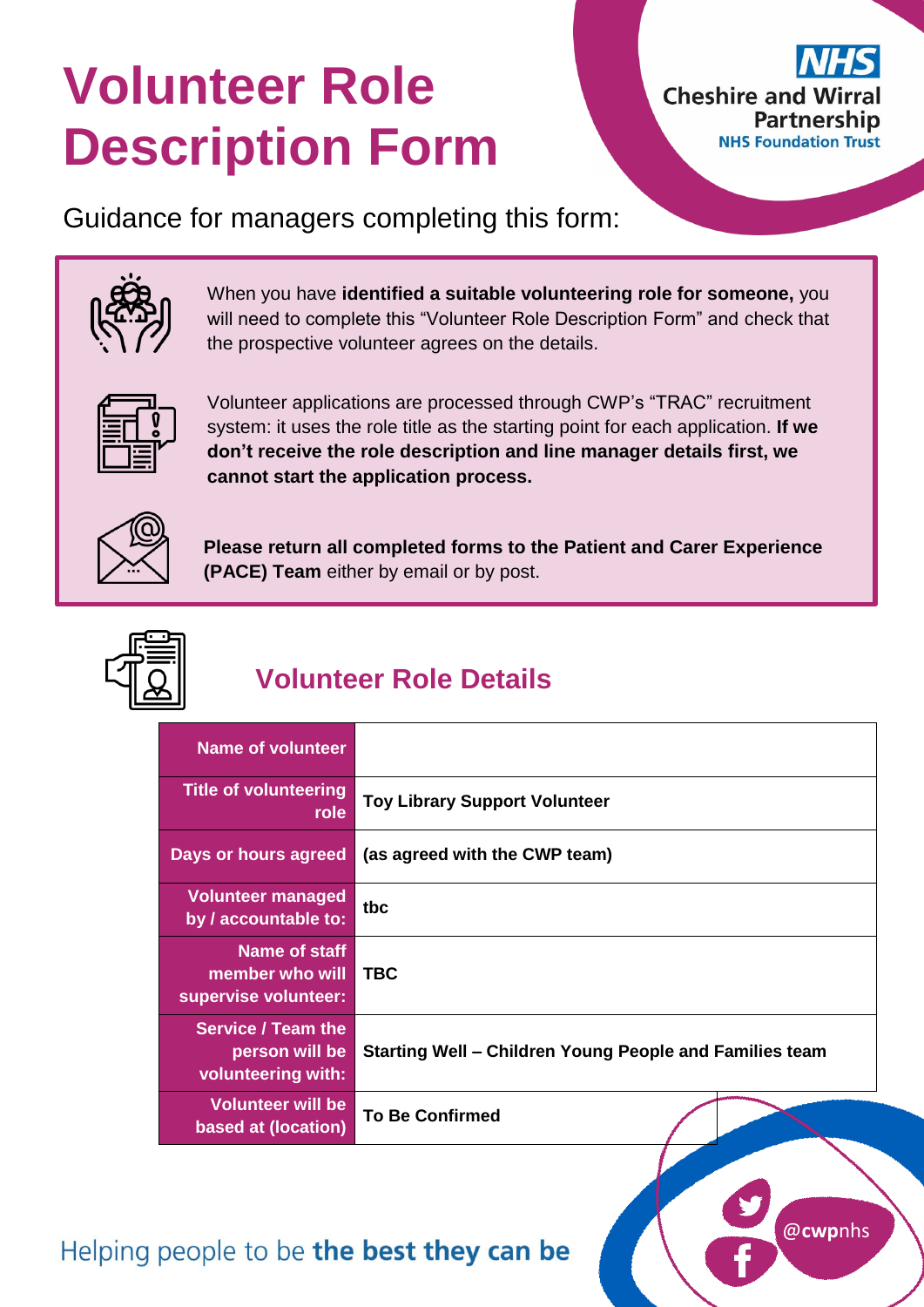

## **Volunteer Role Description**

#### **Purpose of Volunteering Role – brief summary / overview**

The post holder will work alongside the Starting Well Team to deliver Toy Bags to families in the community as part of the Toy Library Programme. This role will have contact with families to promote the toy library and contribute to the delivery of the programme through booking and collecting alongside the Starting Well team.

The post holder will work alongside the team to provide a peer support presence in the Service to encourage and enhance community engagement, access and positive experience of the Starting Well Service.

#### **Task Outline – details of what the role involves**

The post holder will support the delivery of the Toy Library Programme.

This will include:

- Delivery and Collection of Toy Bags
- Contact with families to promote the programme
- Use of the booking system for the toy bags in and out of the Centres
- Sanitising of the toy bags on collection prior to re-allocation of the resources to another family
- Supporting the team with any tasks required (where reasonable) in relation to the delivery of the Toy Library Programme
- Communicating with families in a warm way and supporting them to access information in relation to any queries
- $\bullet$

#### **Essential skills required for the role**

- Able to interact with a range of people in a professional manner, as a representative of the Trust.
- Ability to communicate clearly and patiently.
- Punctual and reliable.
- Good interpersonal skills.
- Understand the importance of maintaining confidentiality at all times.
- Adhere to all Trust policies and procedures relating to the area of work.
- Friendly and approachable at all times.
- Be smart and have a good standard of personal hygiene.
- Ability to travel around the community e.g. car, bike, on foot